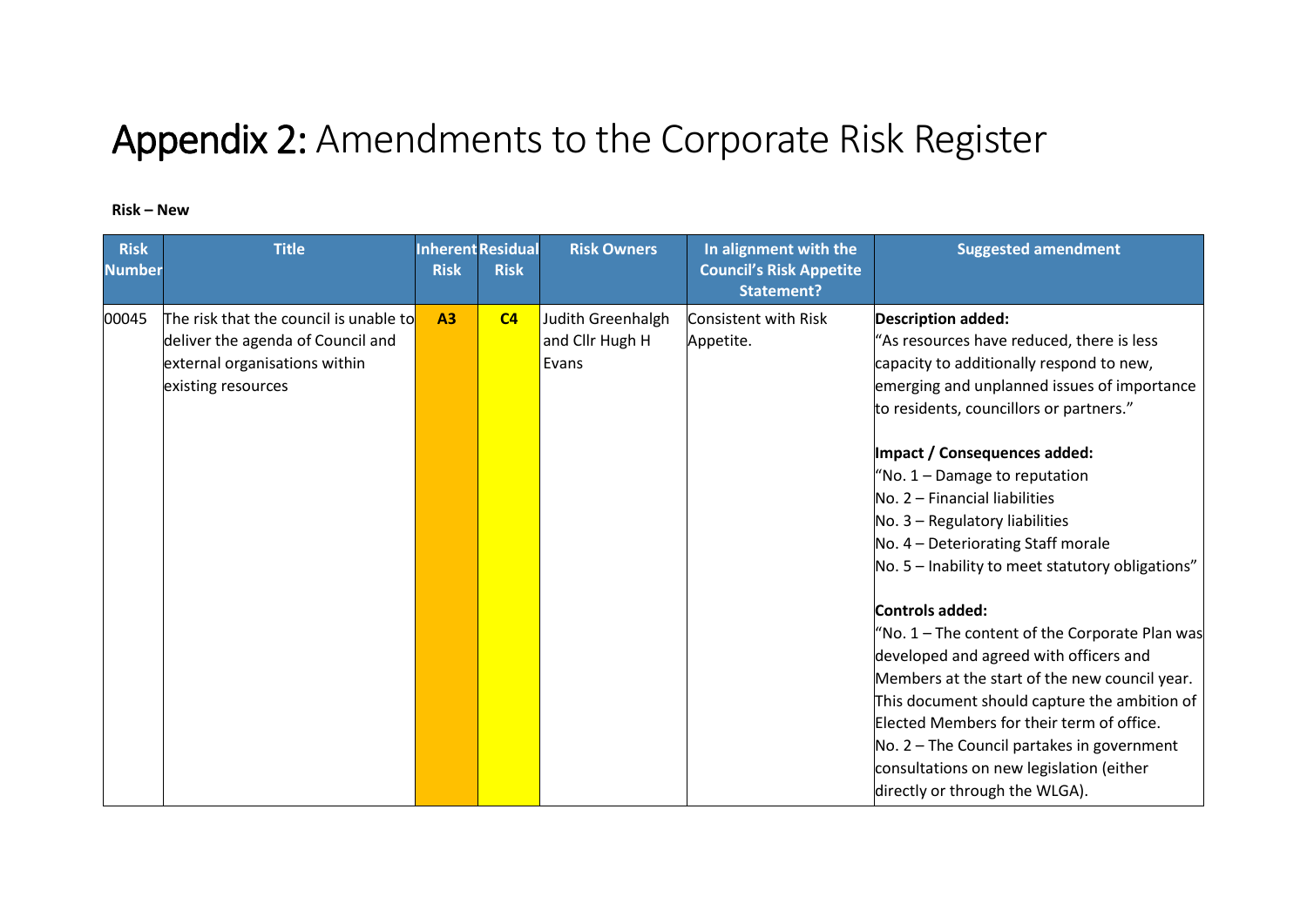| <b>Risk</b><br><b>Number</b> | <b>Title</b> | <b>Risk</b> | <b>Inherent Residual</b><br><b>Risk</b> | <b>Risk Owners</b> | In alignment with the<br><b>Council's Risk Appetite</b><br>Statement? | <b>Suggested amendment</b>                                                                                                                                      |
|------------------------------|--------------|-------------|-----------------------------------------|--------------------|-----------------------------------------------------------------------|-----------------------------------------------------------------------------------------------------------------------------------------------------------------|
|                              |              |             |                                         |                    |                                                                       | No. 3 – Heads of Service assume responsibility<br>for the implementation of new legislation,<br>supported by the Strategic Planning Team<br>where appropriate." |

## **Risks – Suggested Changes**

| <b>Risk</b><br><b>Number</b> | <b>Title</b>                                                                                                               | <b>Risk</b> | <b>Inherent Residual</b><br><b>Risk</b> | <b>Risk Owners</b>                                                    | In alignment with the<br><b>Council's Risk Appetite</b><br><b>Statement?</b>                                                                                                                                                | <b>Suggested amendment</b>                                                                                                                                                                                                                                                                                                                                                                                                                                                                                                                                                                               |
|------------------------------|----------------------------------------------------------------------------------------------------------------------------|-------------|-----------------------------------------|-----------------------------------------------------------------------|-----------------------------------------------------------------------------------------------------------------------------------------------------------------------------------------------------------------------------|----------------------------------------------------------------------------------------------------------------------------------------------------------------------------------------------------------------------------------------------------------------------------------------------------------------------------------------------------------------------------------------------------------------------------------------------------------------------------------------------------------------------------------------------------------------------------------------------------------|
| 00001                        | The risk of a serious safeguarding<br>error where the council has<br>responsibility, resulting in serious<br>harm or death | <b>B2</b>   | D <sub>2</sub>                          | Bobby Feeley, Cllr<br>Huw Hilditch-<br>Roberts and Cllr<br>Mark Young | Nicola Stubbins, Cllr Major risk. Risk Appetite<br>suggests that this should<br>be at most a moderate<br>risk. The Risk Owner has<br>confirmed that they are<br>comfortable that the<br>the current risk to the<br>council. | Control added:<br>"No. 18 – Adoption of new Wales Safeguarding<br>Procedures."<br><b>Further action removed:</b><br>Monitoring of staff completion of the<br>scoring accurately reflects safeguarding e-module is now routinely<br>monitored by HR and managers. An indicator is<br>also included within the Service Plan for Legal,<br>HR and Democratic Services.<br>Further action (00078) - description updated:<br>'Safer Recruitments stats are monitored each<br>month for new employees and figures<br>provided to the Corporate Safeguarding panel<br>on a quarterly basis." Statistics for the |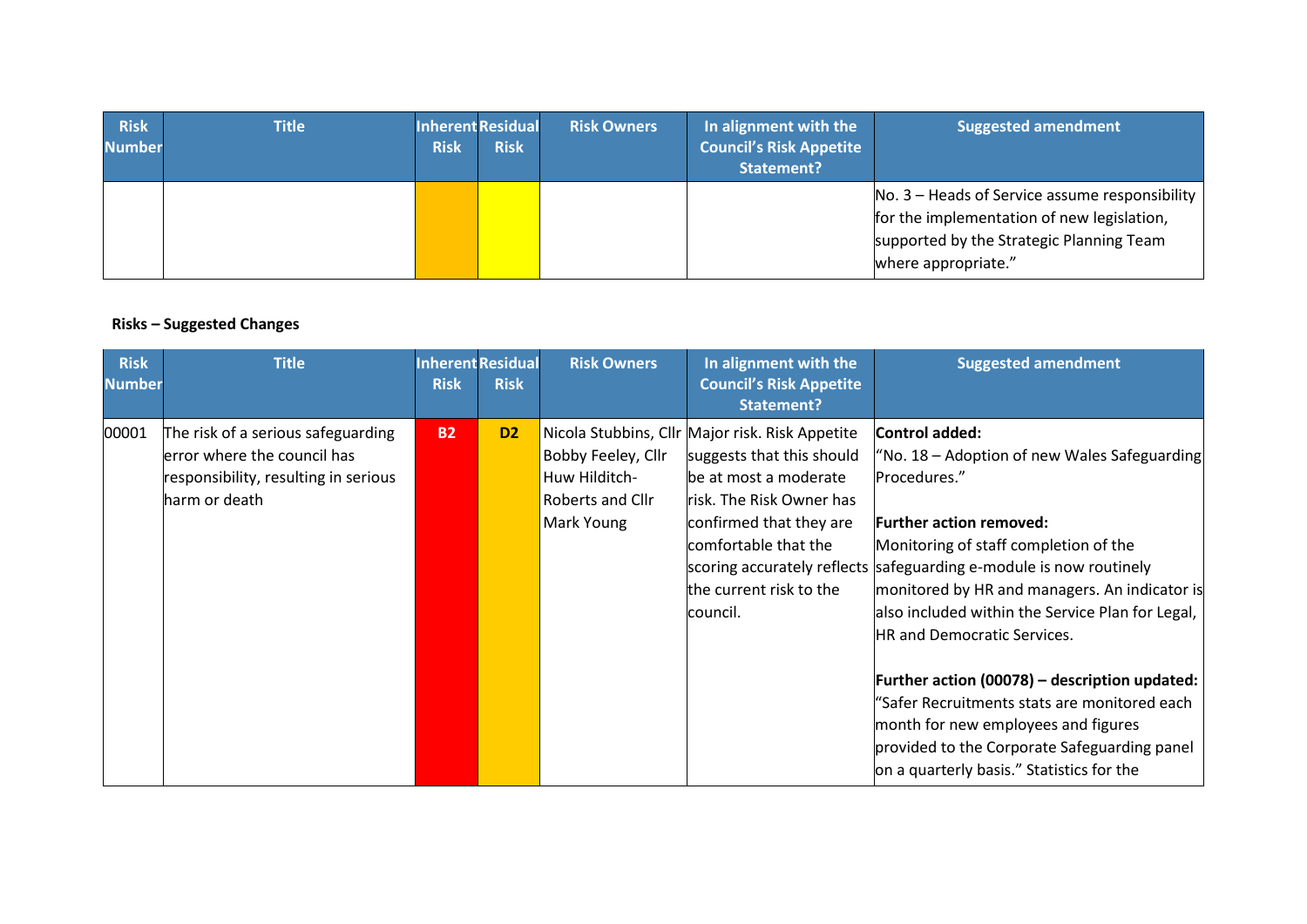| <b>Risk</b><br><b>Number</b> | <b>Title</b>                                                                                                                                                                            | <b>Risk</b>    | <b>Inherent Residual</b><br><b>Risk</b> | <b>Risk Owners</b>                                    | In alignment with the<br><b>Council's Risk Appetite</b><br><b>Statement?</b>                                                                                                                          | <b>Suggested amendment</b>                                                                                                                                                                                                                                                                                                                                                                                                                                                                                                                                                                                 |
|------------------------------|-----------------------------------------------------------------------------------------------------------------------------------------------------------------------------------------|----------------|-----------------------------------------|-------------------------------------------------------|-------------------------------------------------------------------------------------------------------------------------------------------------------------------------------------------------------|------------------------------------------------------------------------------------------------------------------------------------------------------------------------------------------------------------------------------------------------------------------------------------------------------------------------------------------------------------------------------------------------------------------------------------------------------------------------------------------------------------------------------------------------------------------------------------------------------------|
|                              |                                                                                                                                                                                         |                |                                         |                                                       |                                                                                                                                                                                                       | December 2019 meeting have been uploaded<br>to the register (appendix 1).                                                                                                                                                                                                                                                                                                                                                                                                                                                                                                                                  |
| 00006                        | The risk that the economic and<br>financial environment worsens<br>beyond current expectations,<br>leading to additional demand on<br>services and reduced income.                      | C <sub>1</sub> | C <sub>2</sub>                          | Judith Greenhalgh<br>and Cllr Julian<br>Thompson-Hill | Major risk. Risk Appetite<br>suggests that this should<br>be at most a moderate<br>risk. The Risk Owner has<br>confirmed that they are<br>comfortable that the<br>the current risk to the<br>council. | <b>Description updated:</b><br>'Although the latest draft budget settlement<br>(4.3% increase in Revenue Support Grant) is<br>welcome it still falls short of the 10% that<br>would have been required in order to fund all<br>the pressures that the Council is facing. The<br>scoring accurately reflects levels of future settlements are unknown yet<br>and we await the UK Budget in March 2020."<br><b>Further action removed:</b><br>"CET to continually consider the residual risk<br>score in light of Brexit." This is done routinely<br>with SLT now, as reflected within existing<br>controls. |
| 00011                        | The risk of an ineffective response<br>to a serious unexpected event, such<br>as severe weather, contamination,<br>public safety (including cyber-<br>attack) or a public health event. | D <sub>2</sub> | <b>E2</b>                               | Graham Boase and<br>Cllr Richard Mainon Appetite.     | Consistent with Risk                                                                                                                                                                                  | <b>Inherent Risk:</b><br>Changed from D2 to A2.<br>Control added:<br>"No. 15 - Covid19 Control: Emlyn Jones, Head<br>of Planning, Public Protection & Countryside<br>Services to coordinate key messages from the<br>UK Government, Welsh Government, Public<br>Health Wales / England, the WLGA and<br>professional bodies, responding as<br>appropriate. Staff have been asked to forward                                                                                                                                                                                                                |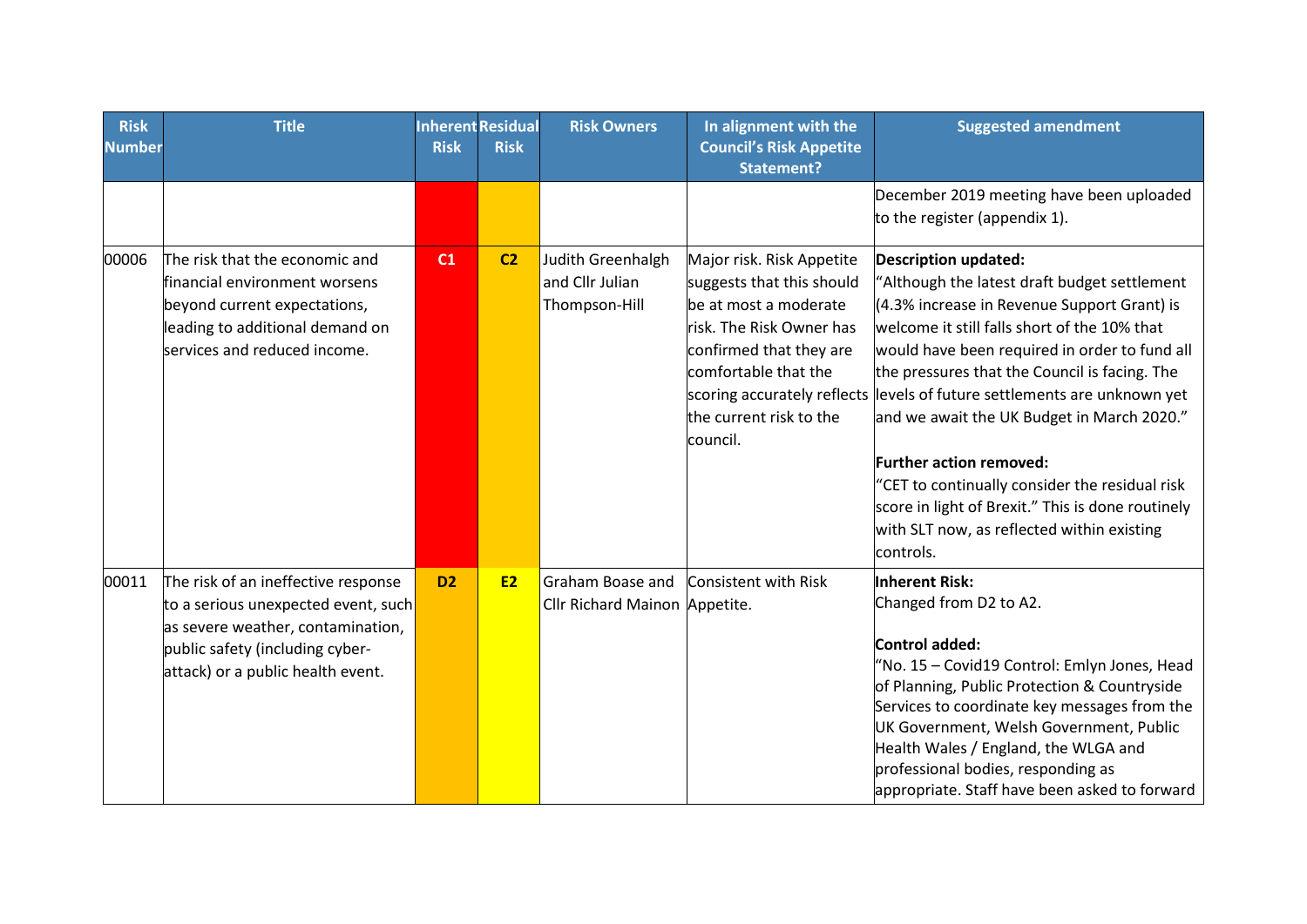| <b>Risk</b><br><b>Number</b> | <b>Title</b>                                                                                    | <b>Risk</b> | <b>Inherent Residual</b><br><b>Risk</b> | <b>Risk Owners</b>                                    | In alignment with the<br><b>Council's Risk Appetite</b><br><b>Statement?</b> | <b>Suggested amendment</b>                                                                                                                                                                                                                                                                                                                                                                                                                                                                                                                   |
|------------------------------|-------------------------------------------------------------------------------------------------|-------------|-----------------------------------------|-------------------------------------------------------|------------------------------------------------------------------------------|----------------------------------------------------------------------------------------------------------------------------------------------------------------------------------------------------------------------------------------------------------------------------------------------------------------------------------------------------------------------------------------------------------------------------------------------------------------------------------------------------------------------------------------------|
|                              |                                                                                                 |             |                                         |                                                       |                                                                              | any information or queries that they receive to<br>him. A similar request has been sent by Cllr<br>Richard Mainon (Lead Member for Emergency<br>Planning) to all Members. Arrangements are<br>being kept under review and changes will be<br>communicated."<br><b>Residual Risk:</b><br>Changed from E2 to C3.<br><b>Further action amended:</b>                                                                                                                                                                                             |
|                              |                                                                                                 |             |                                         |                                                       |                                                                              | Due date for review of business continuity<br>policy changed to 30/06/2020.                                                                                                                                                                                                                                                                                                                                                                                                                                                                  |
| 00013                        | The risk of significant liabilities<br>resulting from alternative models of<br>service delivery | <b>B2</b>   | <b>E2</b>                               | Judith Greenhalgh<br>and Cllr Julian<br>Thompson-Hill | Consistent with Risk<br>Appetite.                                            | <b>Description amended:</b><br>"Liabilities could arise due to financial, HR,<br>safeguarding, or general management<br>governance problems and could impact on the<br>sustainability of service provision"<br>Impact / Consequences added:<br>"No. 4 - Collapse of Company"<br>"No. 6 - Safeguarding to include protection of<br>all assets (physical & intellectual Information)"<br>Control amended:<br>"No.1 - A rigorous process is in place to ensure<br>appropriate governance arrangements are in<br>place as ADMs are established." |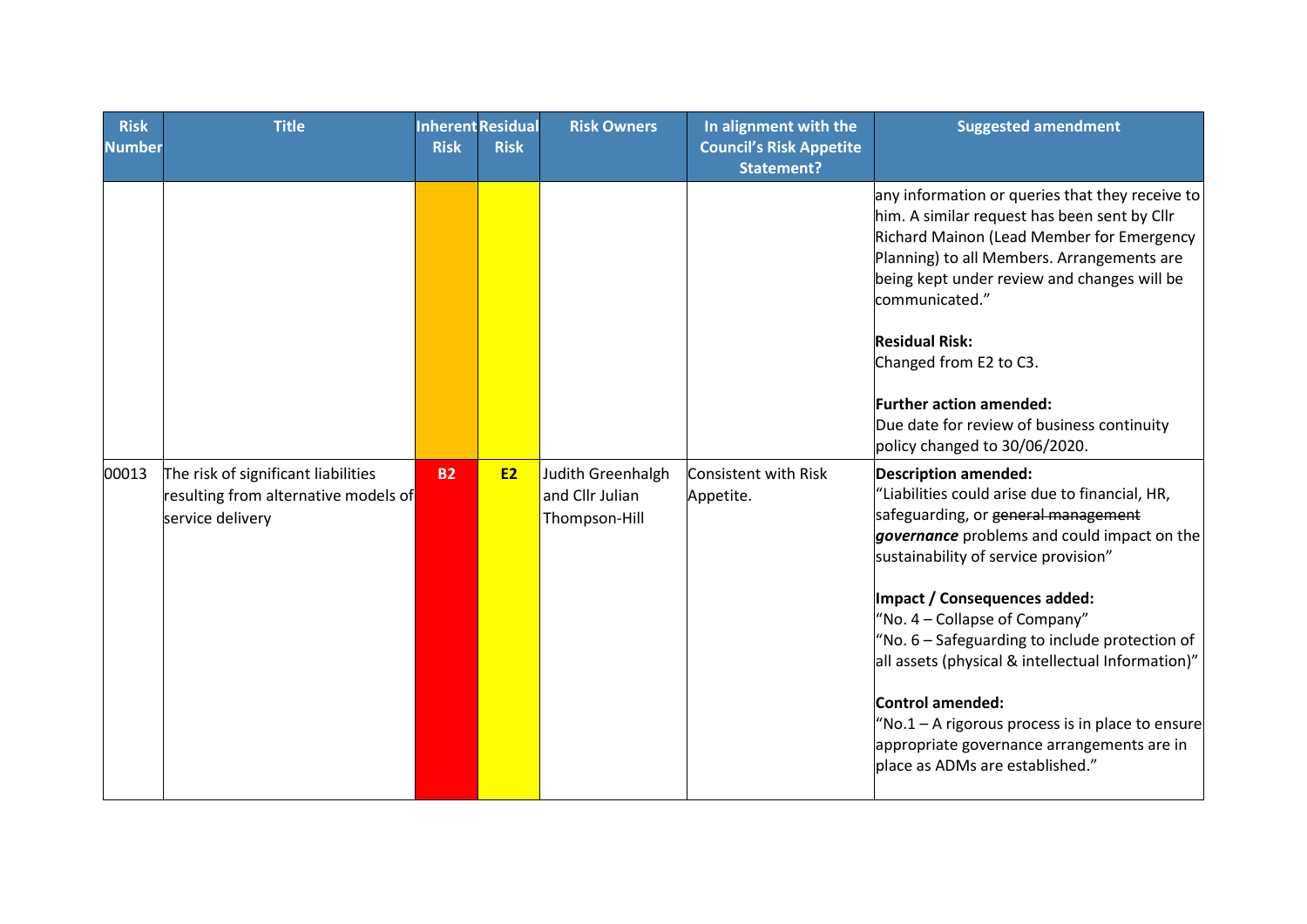| <b>Risk</b><br><b>Number</b> | <b>Title</b>                                                                                                                                                  | <b>Risk</b>    | <b>InherentResidual</b><br><b>Risk</b> | <b>Risk Owners</b>                                                   | In alignment with the<br><b>Council's Risk Appetite</b><br><b>Statement?</b> | <b>Suggested amendment</b>                                                                                                                                                                                                                                                                                                                                                                                                                                       |
|------------------------------|---------------------------------------------------------------------------------------------------------------------------------------------------------------|----------------|----------------------------------------|----------------------------------------------------------------------|------------------------------------------------------------------------------|------------------------------------------------------------------------------------------------------------------------------------------------------------------------------------------------------------------------------------------------------------------------------------------------------------------------------------------------------------------------------------------------------------------------------------------------------------------|
|                              |                                                                                                                                                               |                |                                        |                                                                      |                                                                              | Controls added:<br>"No. 2 - Effective contract management<br>arrangements are in place and appropriate<br>monitoring is carried out throughout the life of<br>the contract."<br>"No. 8 - Register of all ADMs."<br>"No. 9 - Ensure best practice / lessons learned<br>is applied to our robust contract and<br>relationship management of ADM models."<br>"No. 11 - Compliance with current legislation<br>and approved accredited standards as<br>appropriate." |
| 00014                        | The risk of a health & safety<br>incident resulting in serious injury<br>or the loss of life. (Where H&S is<br>referred to, this incorporates fire<br>safety) | C <sub>2</sub> | <b>E2</b>                              | <b>Steve Gadd and Cllr</b><br>Julian Thompson-<br>Hill               | <b>Consistent with Risk</b><br>Appetite.                                     | <b>Risk Owner updated:</b><br>From Graham Boase, Corporate Director for<br>the Economy and Public Realm, to Steve Gadd,<br>Head of Finance and Property.<br>Control updated:<br>"No. 1 - Strategic leadership is provided by the<br>Head of Finance & Property, with delegated<br>responsibility for Health and Safety."                                                                                                                                         |
| 00016                        | The risk that the impact of welfare<br>reform (Universal Credit) is more<br>significant than anticipated by the<br>council.                                   | <b>B2</b>      | D <sub>3</sub>                         | Steve Gadd, Cllr<br>Bobby Feeley and<br>Cllr Julian<br>Thompson-Hill | <b>Consistent with Risk</b><br>Appetite.                                     | Impact / Consequences updated:<br>'No. 3. Potential rise of council tax reduction<br>scheme claimants."                                                                                                                                                                                                                                                                                                                                                          |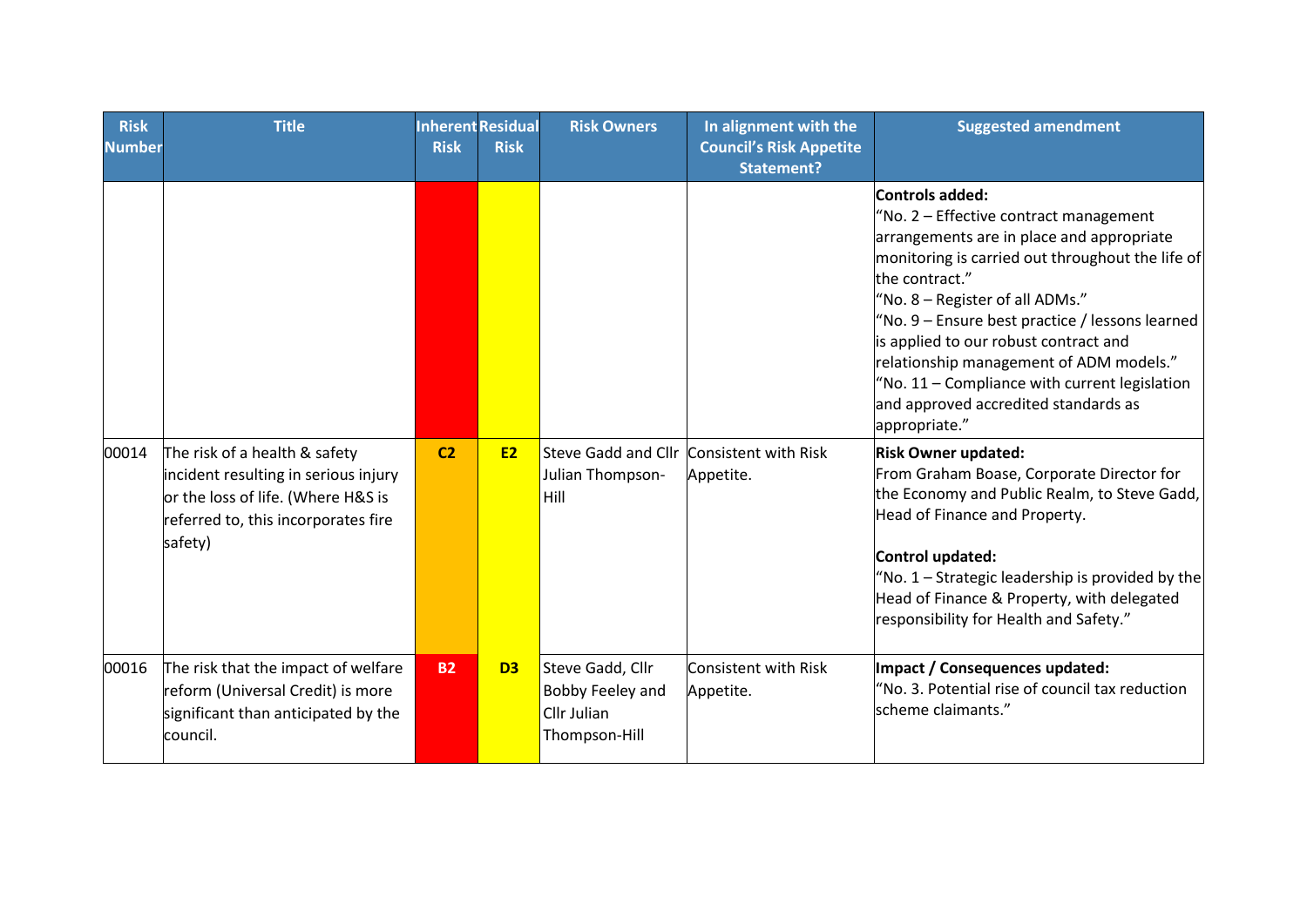| <b>Risk</b><br><b>Number</b> | <b>Title</b>                                                                                                                                                                                                           | <b>Risk</b> | <b>Inherent Residual</b><br><b>Risk</b> | <b>Risk Owners</b>                                    | In alignment with the<br><b>Council's Risk Appetite</b><br><b>Statement?</b>                                                                                                                  | <b>Suggested amendment</b>                                                                                                                                                                                                                                                                                                                                       |
|------------------------------|------------------------------------------------------------------------------------------------------------------------------------------------------------------------------------------------------------------------|-------------|-----------------------------------------|-------------------------------------------------------|-----------------------------------------------------------------------------------------------------------------------------------------------------------------------------------------------|------------------------------------------------------------------------------------------------------------------------------------------------------------------------------------------------------------------------------------------------------------------------------------------------------------------------------------------------------------------|
| 00018                        | The risk that programme and<br>project benefits are not fully<br>realised.                                                                                                                                             | <b>B2</b>   | D <sub>2</sub>                          | Judith Greenhalgh<br>and Cllr Julian<br>Thompson-Hill | Consistent with Risk<br>Appetite.                                                                                                                                                             | <b>Description updated:</b><br>Amended to reflect change to Corporate Plan<br>programme board structure, where now there<br>will be one single Corporate Plan Board,<br>attended by all of SLT and Cabinet.<br>Control added:<br>"No. 10. Quarterly Performance Reports on the<br>Corporate Plan are sent to SLT, Cabinet and<br>Scrutiny."<br>Controls updated: |
|                              |                                                                                                                                                                                                                        |             |                                         |                                                       |                                                                                                                                                                                               | Nos. 3, 12 & 13 – Amended to reflect change in<br>programme board structure.<br>"No. 6 - Use of Verto to record benefit<br>tracking and significant outcomes from<br>projects will be picked up as part of service<br>plan process."<br>No. 11 - SLT now reviews key projects<br>quarterly, not CET.                                                             |
| 00021                        | The risk that effective partnerships<br>and interfaces between BCU Health<br><b>Board and Denbighshire County</b><br>Council (DCC) do not develop,<br>leading to significant misalignment<br>between the strategic and | A1          | C <sub>2</sub>                          | Nicola Stubbins and<br>Cllr Bobby Feeley              | Major risk. Risk Appetite<br>suggests that this should<br>be at most a moderate<br>risk. The Risk Owner has<br>confirmed that they are<br>comfortable that the<br>scoring accurately reflects | Control updated:<br>"No. 1 - DCC presence in key meetings and<br>Boards looking at implementing integrated<br>new approaches."<br>Further action added:                                                                                                                                                                                                          |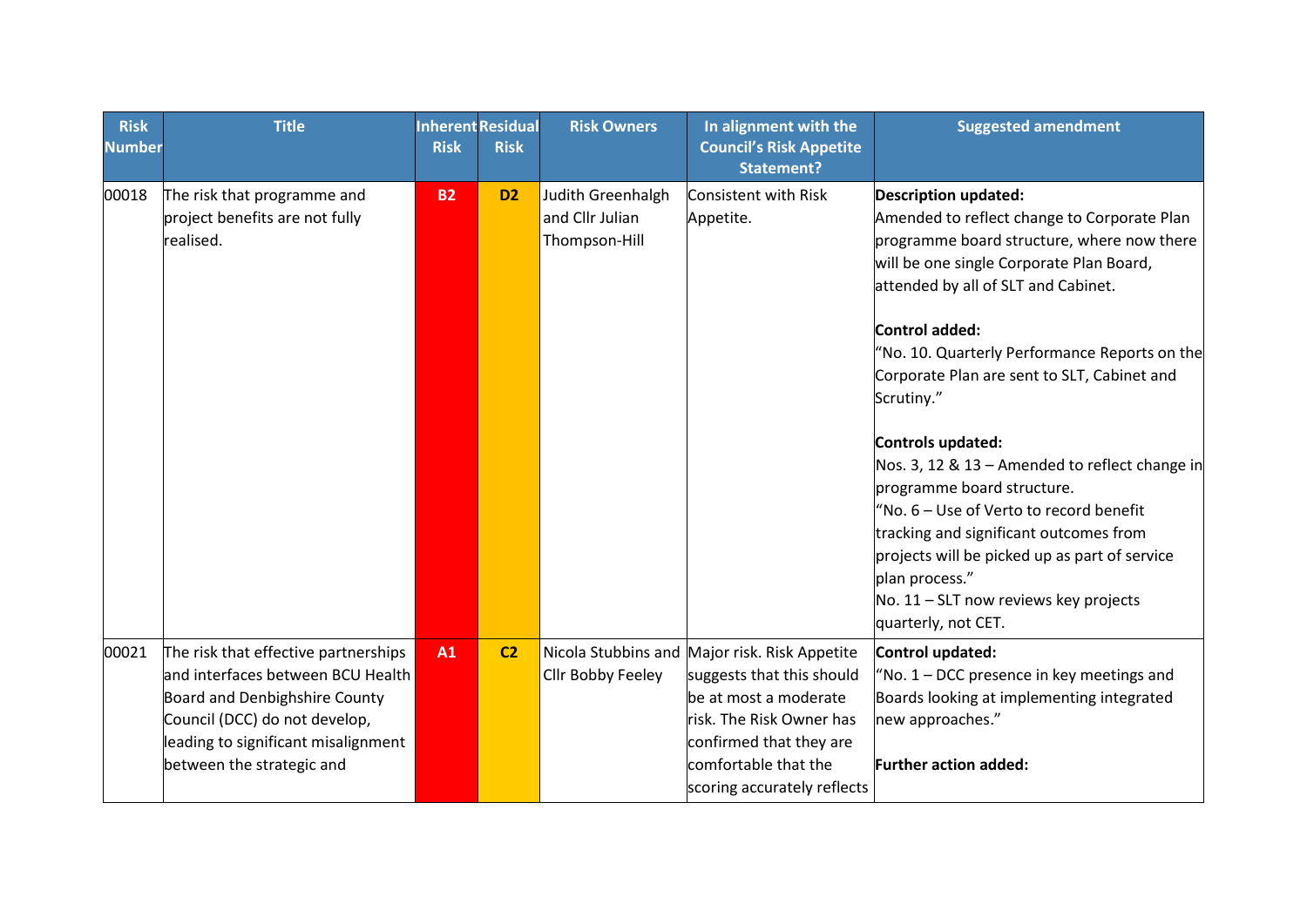| <b>Risk</b><br><b>Number</b> | <b>Title</b>                                                                                                                                                                                                               | <b>Risk</b> | <b>Inherent Residual</b><br><b>Risk</b> | <b>Risk Owners</b>                                 | In alignment with the<br><b>Council's Risk Appetite</b><br><b>Statement?</b>                                                                                                                                                                             | <b>Suggested amendment</b>                                                                                                                                                                                                                                                                                                                                                                                                                                         |
|------------------------------|----------------------------------------------------------------------------------------------------------------------------------------------------------------------------------------------------------------------------|-------------|-----------------------------------------|----------------------------------------------------|----------------------------------------------------------------------------------------------------------------------------------------------------------------------------------------------------------------------------------------------------------|--------------------------------------------------------------------------------------------------------------------------------------------------------------------------------------------------------------------------------------------------------------------------------------------------------------------------------------------------------------------------------------------------------------------------------------------------------------------|
|                              | operational direction of BCU and<br><b>DCC</b>                                                                                                                                                                             |             |                                         |                                                    | the current risk to the<br>council.                                                                                                                                                                                                                      | "Completion of Community Resources project,<br>to include delivery of two further sites in<br>Denbigh and Prestatyn" - by 31/03/21.                                                                                                                                                                                                                                                                                                                                |
| 00027                        | The risk that even if the settlement<br>is as anticipated, decisions that are<br>necessary to identify and deliver<br>the savings programme and enable<br>a balanced budget are not taken or<br>implemented quickly enough | <b>B1</b>   | C <sub>2</sub>                          | Judith Greenhalgh                                  | Major risk. Risk Appetite<br>and Cllr Hugh Evans suggests that this should<br>be at most a moderate<br>risk. The Risk Owner has<br>confirmed that they are<br>comfortable that the<br>scoring accurately reflects<br>the current risk to the<br>council. | Control updated:<br>"No. 3 - The better than expected settlement<br>for 2020/21 means that only savings with<br>minimum impact on service delivery and staff<br>have been accepted."<br><b>Further action added:</b><br>'Review Strategic Investment Group (SIG)<br>process" - by 31/03/20.                                                                                                                                                                        |
| 00030                        | The risk that Senior Leadership<br>capacity and skills to sustain service<br>and corporate performance is not<br>available                                                                                                 | C3          | D <sub>3</sub>                          | Judith Greenhalgh<br>and Cllr Hugh Evans Appetite. | Consistent with Risk                                                                                                                                                                                                                                     | Title amended from:<br>The risk that appropriate capacity and skills to<br>sustain service and corporate performance is<br>not available."<br>Description and controls updated:<br>To reflect changes to Senior Leadership Team<br>since September (i.e. references to CET, and<br>chair of Corporate Plan Programme Board).<br>Control removed:<br>Control no. 2, which concerned the<br>appointment of senior middle managers.<br>There are no new appointments. |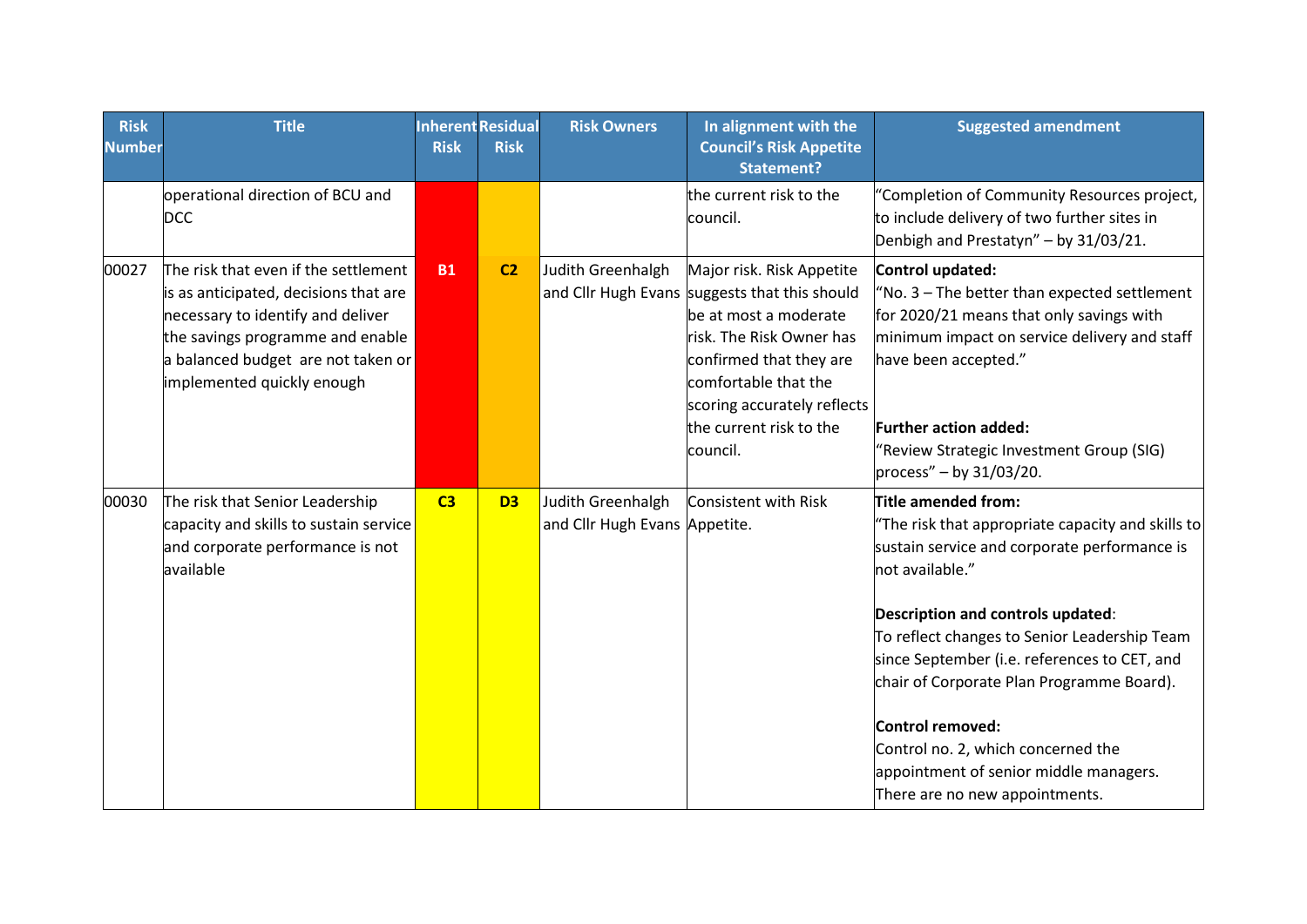| <b>Risk</b><br><b>Number</b> | <b>Title</b>                                                                                                                       | <b>Inherent Residual</b><br><b>Risk</b> | <b>Risk</b>    | <b>Risk Owners</b>                                    | In alignment with the<br><b>Council's Risk Appetite</b><br><b>Statement?</b>                                                                                                                                              | <b>Suggested amendment</b>                                                                                                                                                                                                                                                                                                                                                 |
|------------------------------|------------------------------------------------------------------------------------------------------------------------------------|-----------------------------------------|----------------|-------------------------------------------------------|---------------------------------------------------------------------------------------------------------------------------------------------------------------------------------------------------------------------------|----------------------------------------------------------------------------------------------------------------------------------------------------------------------------------------------------------------------------------------------------------------------------------------------------------------------------------------------------------------------------|
| 00031                        | The risk of fraud and corruption<br>resulting in financial and<br>reputational loss and possibly<br>impacting on service delivery. | C <sub>2</sub>                          | <b>E2</b>      | Judith Greenhalgh<br>and Cllr Julian<br>Thompson-Hill | Consistent with Risk<br>Appetite.                                                                                                                                                                                         | Control added:<br>"No. 14 - Engagement with the National Fraud<br>Initiative (NFI)"<br>"No.15 - Strategy for the prevention and<br>detection of fraud corruption and bribery<br>which also includes fraud response plan"<br>"No.16 - E-learning modules on<br>Whistleblowing and Code of conduct"                                                                          |
| 00033                        | The risk that the cost of care is<br>outstripping the Council's resource                                                           | <b>B1</b>                               | C <sub>2</sub> | Cllr Bobby Feeley                                     | Nicola Stubbins and Major risk. Risk Appetite<br>suggests that this should<br>be at most a moderate<br>risk. The Risk Owner has<br>confirmed that they are<br>comfortable that the<br>the current risk to the<br>council. | Control added:<br>"No. 10 - Opportunities arising from the<br>Healthier Wales Transformation Programme."<br>Control updated:<br>"The Budget for 2020/21 has attempted to<br>scoring accurately reflects meet the growth in this area for 2020/21 with<br>an additional budget of £2.6m added. It is<br>recognised that growth in demand will<br>continue in future years." |
| 00036                        | The risk that any negative impacts<br>of leaving the European Union<br>cannot be mitigated by the council                          | <b>B1</b>                               | <b>B1</b>      | Judith Greenhalgh                                     | Major risk. Risk Appetite<br>and Cllr Hugh Evans suggests that this should<br>be at most a moderate<br>risk. The Risk Owner has<br>confirmed that they are<br>comfortable that the<br>scoring accurately reflects         | Impact / Consequence added:<br>"No. 11 - Denbighshire businesses that<br>import/export to European Union areas."<br>Impact / Consequence removed:                                                                                                                                                                                                                          |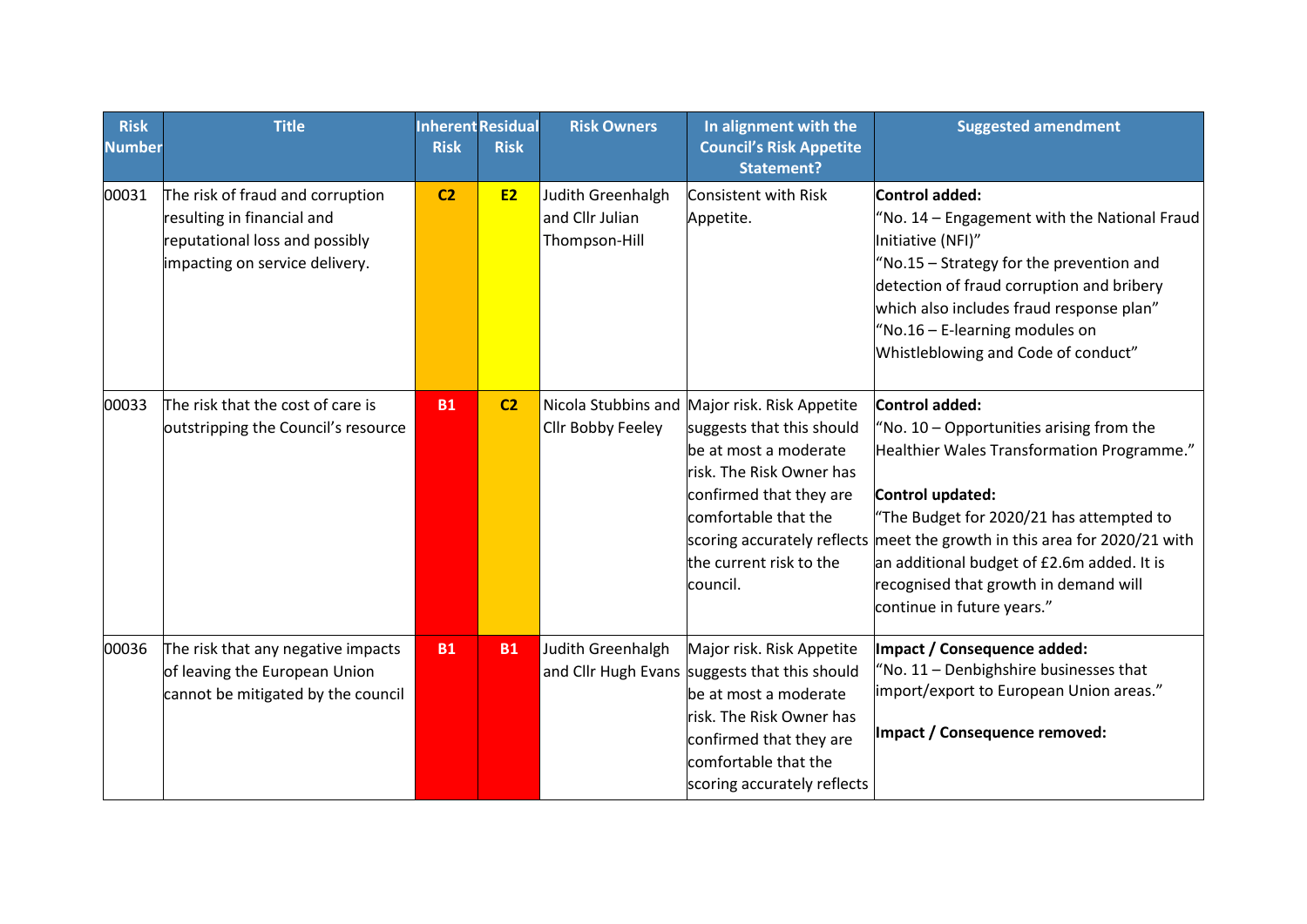| <b>Risk</b><br><b>Number</b> | <b>Title</b>                                                                                                                                                                                       | <b>Risk</b> | <b>Inherent Residual</b><br><b>Risk</b> | <b>Risk Owners</b>                                                              | In alignment with the<br><b>Council's Risk Appetite</b><br><b>Statement?</b>                                                                                                                                                                                     | <b>Suggested amendment</b>                                                                                                                                                                                                                                                                                                                 |
|------------------------------|----------------------------------------------------------------------------------------------------------------------------------------------------------------------------------------------------|-------------|-----------------------------------------|---------------------------------------------------------------------------------|------------------------------------------------------------------------------------------------------------------------------------------------------------------------------------------------------------------------------------------------------------------|--------------------------------------------------------------------------------------------------------------------------------------------------------------------------------------------------------------------------------------------------------------------------------------------------------------------------------------------|
|                              |                                                                                                                                                                                                    |             |                                         |                                                                                 | the current risk to the<br>council.                                                                                                                                                                                                                              | Impact / consequence no. 10, concerning<br>potential electoral issues, is no longer felt to<br>be current.                                                                                                                                                                                                                                 |
| 00037                        | The risk that partners don't have<br>the resources, matching priorities<br>or commitment to support delivery<br>of shared plans and priorities                                                     | <b>B1</b>   | C <sub>2</sub>                          | Judith Greenhalgh                                                               | Major risk. Risk Appetite<br>and Cllr Hugh Evans suggests that this should<br>be at most a moderate<br>risk. The Risk Owner has<br>confirmed that they are<br>comfortable that the<br>scoring accurately reflects Board."<br>the current risk to the<br>council. | <b>Control amended:</b><br>"No. 1 - Denbighshire is represented at<br>collaborative boards by senior managers and /<br>or political leadership, for example, at the<br>Regional Partnership Board, Economic<br>Ambition Board, and Regional Leadership                                                                                     |
| 00043                        | The risk that the council does not<br>have the funds or resources to<br>meet its statutory obligations under<br>the Additional Learning Needs and<br><b>Education Tribunal (Wales) Act</b><br>2018 | <b>B2</b>   | D <sub>3</sub>                          | Karen I Evans, Cllr<br>Bobby Feeley and<br>Cllr Huw Hilditch-<br><b>Roberts</b> | Consistent with Risk<br>Appetite.                                                                                                                                                                                                                                | <b>Risk Owner updated:</b><br>From Nicola Stubbins, Corporate Director for<br>Communities, to Karen I Evans, Head of<br><b>Education &amp; Children's Services.</b><br><b>Further action added:</b><br>"Pressure to be considered as part of budget<br>setting process for 2021-22 as the implications<br>become clear"- by December 2020. |
| 00044                        | The risk of Ash Dieback Disease<br>(ADB) in Denbighshire leading to<br>significant health and safety issues<br>that represent a potential risk to life                                             | A1          | A2                                      | Tony Ward and Cllr<br><b>Tony Thomas</b>                                        | Major risk. Risk Appetite<br>suggests that this should<br>be at most a moderate<br>risk. Our management of<br>this difficult risk is in its                                                                                                                      | Title amended from:<br>'The risk of Ash Dieback Disease (ADB) in<br>Denbighshire leading to serious disruption,<br>Budgetary impacts, risks to infrastructure and<br>the increased potential for deaths and injuries"                                                                                                                      |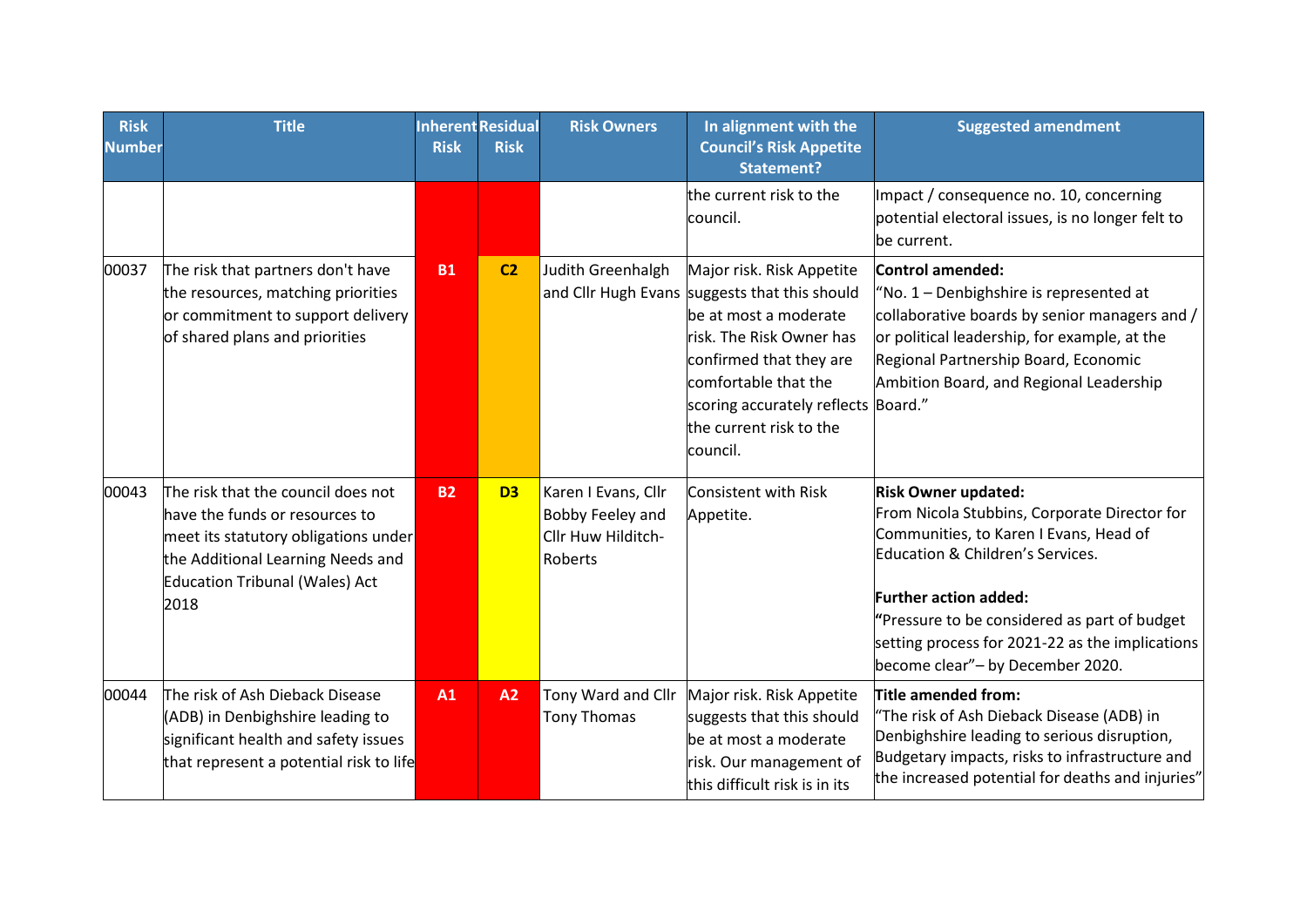| <b>Risk</b><br><b>Number</b> | <b>Title</b> | <b>Risk</b> | <b>Inherent Residual</b><br><b>Risk</b> | <b>Risk Owners</b> | In alignment with the<br><b>Council's Risk Appetite</b><br><b>Statement?</b>                                                                                                                                                                                                   | <b>Suggested amendment</b>                                                                                                                                                                                                                                                                                                                                                                                                                                                                                                                                                                                                                                                                                                                                                                                                                      |
|------------------------------|--------------|-------------|-----------------------------------------|--------------------|--------------------------------------------------------------------------------------------------------------------------------------------------------------------------------------------------------------------------------------------------------------------------------|-------------------------------------------------------------------------------------------------------------------------------------------------------------------------------------------------------------------------------------------------------------------------------------------------------------------------------------------------------------------------------------------------------------------------------------------------------------------------------------------------------------------------------------------------------------------------------------------------------------------------------------------------------------------------------------------------------------------------------------------------------------------------------------------------------------------------------------------------|
|                              |              |             |                                         |                    | early stages, and our<br>current score reflects this. Lead Member updated:<br>As our mitigating actions<br>progress over the next 12<br>months, we would expect<br>to see the risk come more<br>under our control, and the<br>scoring reduce towards<br>our accepted appetite. | Cllr Tony Thomas is the only Lead Member for<br>this. Risk was previously shared with Cllr Brian<br>Jones.<br>Impact / Consequences updated:<br>"The impact is likely to be far reaching, across<br>various Council services and communities<br>themselves.<br>No. 1 - Considerable impact on landscape -<br>dead and dying ash trees across the County.<br>$No. 2 - increased liability.$<br>$No. 3 - Impacts on statutory functions and$<br>service delivery.<br>No. 4 - Public safety.<br>No. 5 - Staff safety.<br>No. 6 - Significant budgetary implications.<br>No. 7 - Disruption to infrastructure and<br>communities.<br>$No. 8 - Political$ and reputational impact."<br><b>Inherent Risk:</b><br>Changed from A2 to A1.<br><b>Controls added:</b><br>"No. $1 - A$ briefing paper on our approach<br>went to Cabinet in December 2019. |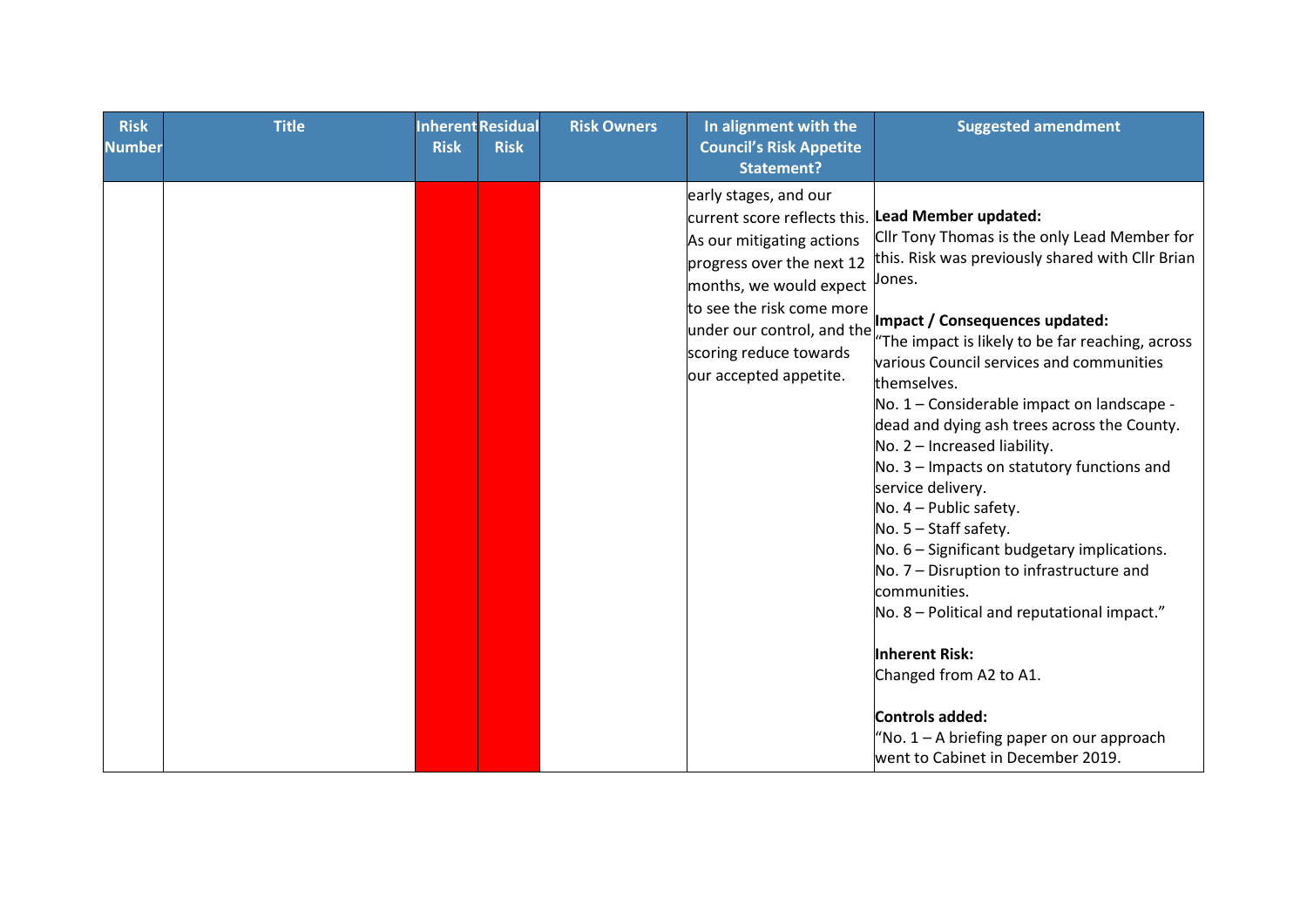| <b>Risk</b><br><b>Number</b> | <b>Title</b> | <b>Risk</b> | <b>Inherent Residual</b><br><b>Risk</b> | <b>Risk Owners</b> | In alignment with the<br><b>Council's Risk Appetite</b><br><b>Statement?</b> | <b>Suggested amendment</b>                                                                                                                                                                                                                                                                                                                                                                                                                                                                                  |
|------------------------------|--------------|-------------|-----------------------------------------|--------------------|------------------------------------------------------------------------------|-------------------------------------------------------------------------------------------------------------------------------------------------------------------------------------------------------------------------------------------------------------------------------------------------------------------------------------------------------------------------------------------------------------------------------------------------------------------------------------------------------------|
|                              |              |             |                                         |                    |                                                                              | No. $2$ – Project brief is being drawn up<br>(through Verto) outlining our approach to<br>developing our action plan over the next 12<br>months, and agreeing procedures to identify<br>and deal with trees (including replanting<br>initiatives).<br>$No. 3 - We are exploring collaboration$<br>opportunities with Conwy County Borough<br>Council.<br>No. 4 - 200k identified within council budget<br>to support initial development of Action Plan."<br><b>Residual Risk:</b><br>Change from A3 to A2. |
|                              |              |             |                                         |                    |                                                                              | <b>Further Actions added:</b><br>"No. 1 - Recruit staff / tree inspectors" - April<br>2020<br>"No. $2$ – Formally establish the collaborative<br>project with CCBC" - February 2020<br>"No. 3 - Develop and adopt a corporate action<br>plan for Ash Dieback" - March 2021<br>"No. 4 – Secure further funding for delivery of<br>the action plan" $-$ December 2020.                                                                                                                                        |

**Risks – No Change**